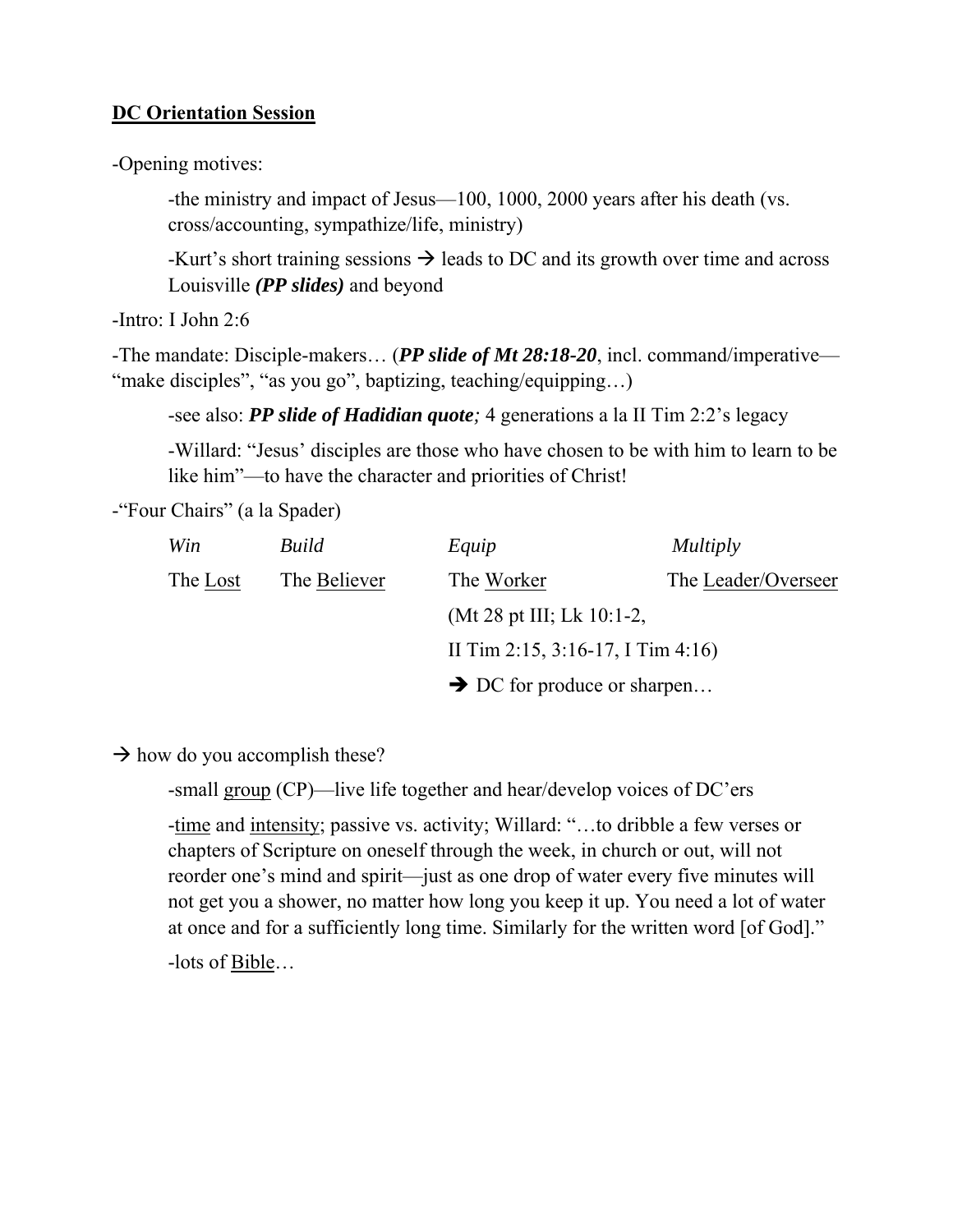-DC as Bible memory, Bible reading, Bible study *(PP)*

-memory: Dt for temptation?! Ps on the cross? When Jesus was stabbed, he bled Scripture, love for his Mom, and forgiveness (audio, cards, apps, etc.)

-other translations, esp. for Bible reading

-Bible study, incl*. PP slides* on topics and schedule

 $\rightarrow$  legalism vs. raise the bar; do your best; believe that God's word can transform and the investment is worth the cost (Ps 119 and other refs)

## **Goals:**

-heart: love God (theology; Lewis) and follow Him

-habits: spiritual <u>disciplines</u>—to hear His voice

-obedience—to do what you've heard ("spirit is willing"; Mt 28's "obey")

-heart II: love others (relationships—in DC group, marriage & family, etc.)

-disciple-maker (vs. disciple): vision, tools, knowledge, skills—confidence/competence; with family and others (see: 10K piece puzzle; *DC is only part of the "pie"*)

 $\rightarrow$  can guarantee discipline and knowledge, but without the other, a bigger mess

## **Other:**

-class participation to be even (big talkers self-control and listen; small talkers talk)

-be proactive/strategic in developing a regular study pattern (TV vs. DC?)

-guided self-study and facilitator-led

-marathon vs. sprint! but 10 weeks vs. 21 months

-be at your weekly meetings (vs. airplane, hospital, coffin)—and if not, get to another group (and tell your co-leaders)

-no rule, but if  $> 1/$  semester, we'll be asking

-if life changes, step out and return as appropriate

-be there on time (but if 45 minutes late, come anyway!)

-books (Living Word; other campuses; other churches)

-check and return email

 $\rightarrow$  close with prayer in pairs